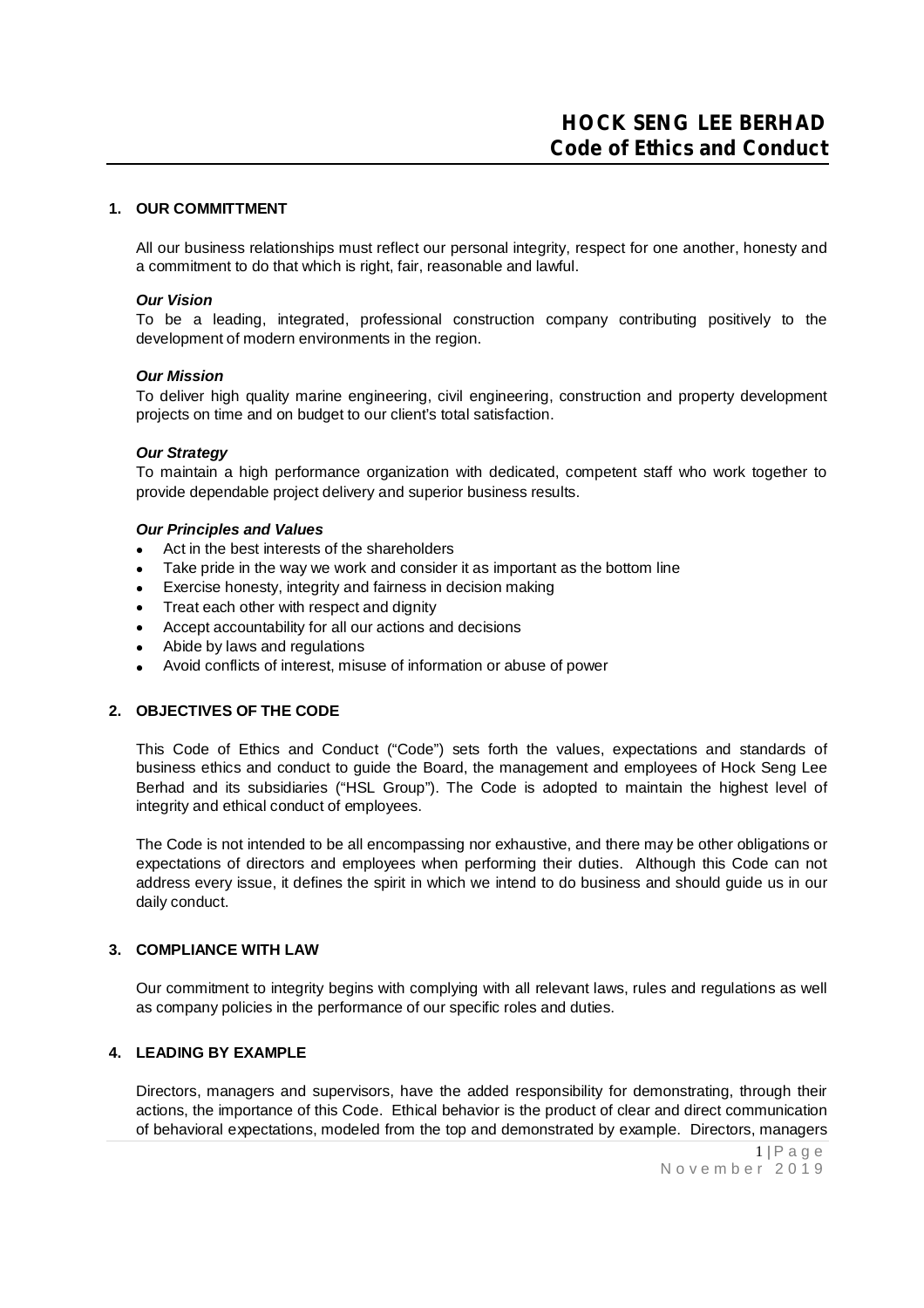and supervisors are responsible for promptly addressing ethical questions or concerns raised by employees and for taking the appropriate steps to deal with such issues.

# **5. OPEN AND HONEST COMMUNICATION**

Each of us is responsible for knowing and adhering to the values and standards set forth in this Code and for raising questions if we are uncertain about company policy. Everyone should feel comfortable to speak his or her mind with respect to ethics concerns. Managers have a responsibility to create an open and supportive environment where employees feel comfortable raising their concerns.

Employees are encouraged to address such issues with their managers or the HR manager, as most problems can be resolved swiftly. If for any reason that is not possible or if an employee is not comfortable raising the issue with his or her manager or the Human Resources Manager, HSL's Executive Directors operate an open-door policy.

We shall provide protection for any person who reports violations of the Code. We will not tolerate any form of victimisation or retribution against those who attempt to uphold this Code.

# **6. CONFIDENTIALITY OF COMPANY INFORMATION**

We must protect confidential company information, as well as non-public information entrusted to us by customers and other business partners. Confidential and proprietary information includes such things as pricing and financial data, internal financial forecasts, trade secrets, transactions about the Group, new business ventures, customer names/addresses or non-public information about other companies, including current or potential suppliers and vendors.

The directors and employees of the Group may come into possession of sensitive, confidential and proprietary information. All directors and employees of the Group are prohibited from disclosing any confidential information unless they are authorized to do so.

In the event that a director or an employee knows of material information affecting the Group which has not yet been publicly released, directors and employees of the Group must ensure that the confidentiality of the material information is maintained at all times until it is publicly released. Any director or employee privy to the confidential material information shall not divulge the information to anyone else except as is essential in the course of business.

It is important that we respect the property rights of others. We will not acquire, or seek to acquire by improper means, a competitor's trade secrets or other proprietary or confidential information. We will not engage in unauthorized use, copying, distribution or alteration of software or other intellectual property.

# **7. CONFLICT OF INTEREST**

We shall manage and mitigate all conflicts or perceived conflicts of interest. We will avoid any conflict of interest and share and declare any information that may cause a conflict of interest. Where it is not possible to avoid a conflict of interest, we shall manage the potential conflict of interest by making the appropriate disclosures.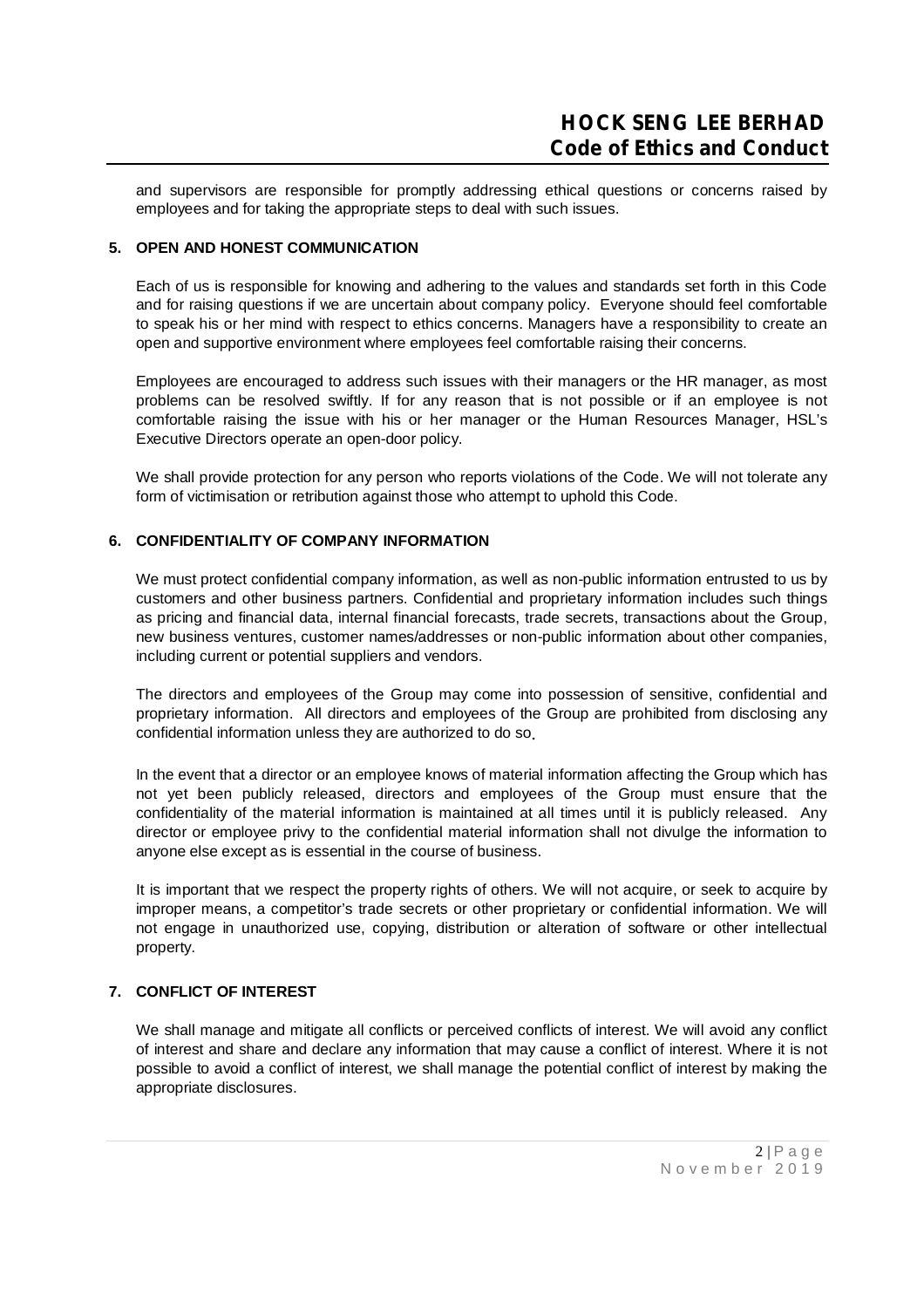### **Recurrent related party transactions**

The Audit Committee has established a set of guidelines and review procedures to monitor, track, and identify recurrent related party transactions in a timely and orderly manner and to ensure that such related party transactions shall be carried out on normal commercial terms which are not more favourable to the related party than those generally available to the public.

## **No solicitations**

We should not solicit or accept any economic benefit from any third party in the course of our work. We should not render any assistance to any third party in our dealings with the Group where this would result in undue preferential treatment to the third party.

# **Insider Information and Securities Trading**

We shall not trade in securities of the Company or provide information to others to trade in securities of the Company where we have obtained insider/privileged information during the performance of our duties until the information is publicly released.

### **Taking advantage**

We would not knowingly take advantage of, or benefit from, information that is obtained in the course of our official duties and that is not generally available. HSL's property or information shall only be used for the business purposes for which they are intended and never for personal gain. This includes ensuring the privacy of client and employee information and the safeguarding of intellectual property.

# **Use of Company Resources**

Employees and those who represent HSL are to behave responsibly and use good judgment to conserve company resources. Managers are responsible for the resources assigned to their departments and are empowered to ensure proper usage. We will not solicit contributions nor distribute non-work related materials during working hours.

To protect the interests of HSL's IT network and our fellow employees, HSL reserves the right to monitor or review all data and information contained on an employee's company-issued computer or electronic device, the use of the Internet or Company's intranet. We will not tolerate the use of company resources to create, access, store, print, solicit or send any materials that are harassing, threatening, abusive, sexually explicit or otherwise offensive or inappropriate.

### **Personal Gift**

We will not accept compensation or money of any amount from entities with whom HSL does or may do business. We may accept unsolicited gifts other than money that conform to the reasonable ethical practices of the marketplace, including meal or entertainment for normal business courtesies, token gifts which are occasional, gifts during festive or special events or social functions attended by us on behalf of the Group.

### **Offering Business Courtesies**

We may provide non-monetary gifts (i.e. company logo souvenirs or similar promotional items) to our customers and others that conform to the reasonable ethical practices of the marketplace, including meal or entertainment for normal business courtesies, token gifts which are occasional, gifts during festive or special events or social functions.